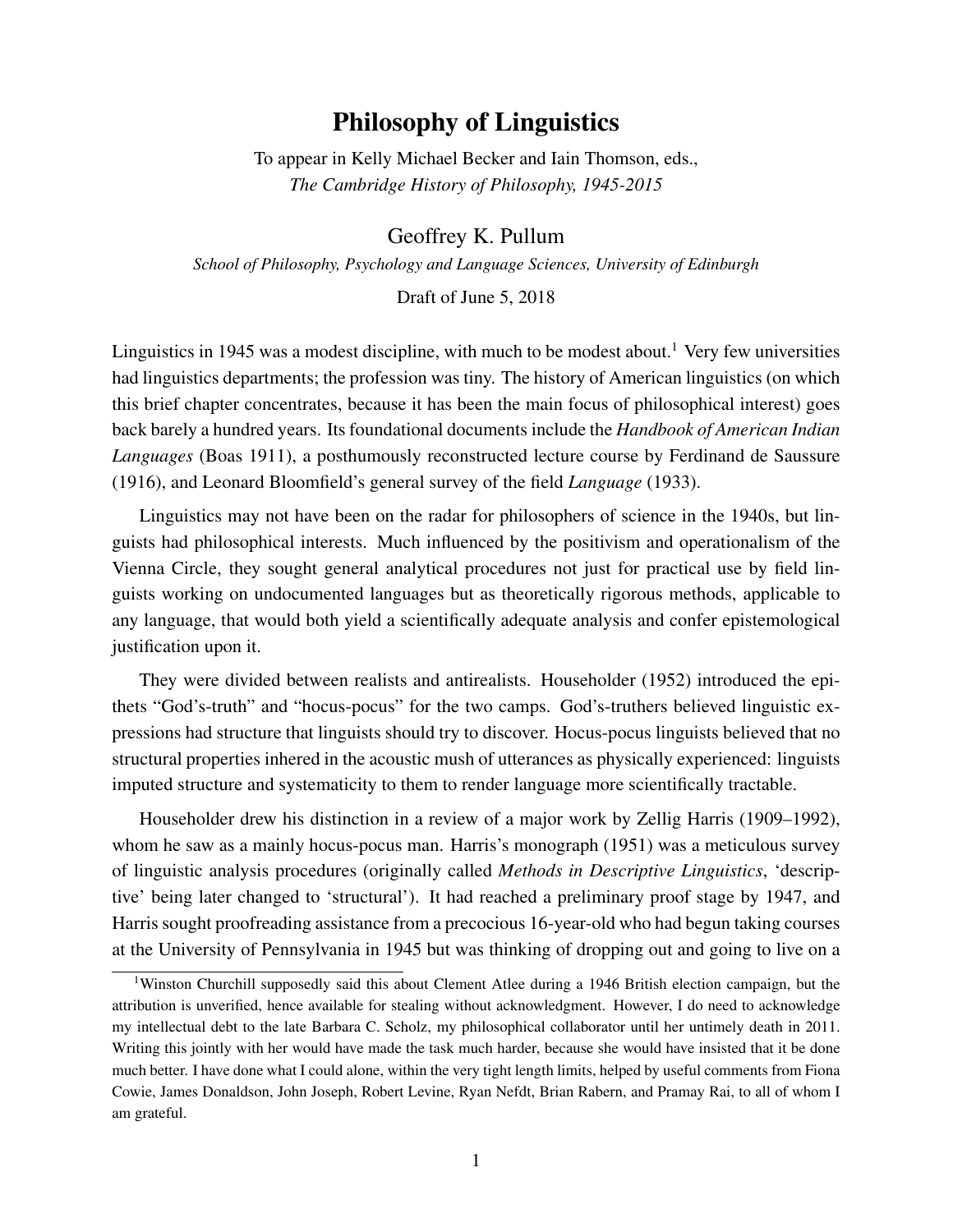kibbutz. Attracted to Harris's left-wing politics, the apprentice discovered a keen interest in linguistics. Together with a high school friend of his, he took several of Harris's classes, and also studied philosophy with Nelson Goodman.

This all had considerable importance for future relations between philosophy and linguistics, because the school friend was Hilary Putnam (1926–2016), perhaps the most insightful of all philosophers of linguistics, and Harris's young proofreader was Noam Chomsky.

#### 1. The Chomskyan era

Having earned his B.A. in 1949 and his M.A. in 1951, Chomsky went on from Penn, with a recommendation from Goodman, to the Society of Junior Fellows at Harvard. The stellar Cambridge intellectual community at the time included Yehoshua Bar-Hillel (1915–1975), Roman Jakobson (1896–1982), W. V. O. Quine (1908–2000), and B. F. Skinner (1904–1990).

During his fellowship, Chomsky produced his first paper, a dense application of logic to the formalization of Harris-style analytical procedures, published in the *Journal of Symbolic Logic* in 1953 and rarely cited since. He also labored over a massive monograph, *The Logical Structure of Linguistic Theory* (revised after Chomsky joined the MIT faculty in 1955, and distributed on microfilm through the MIT library in 1956, but not printed until 1975).

In retrospect, the year 1957 defines a remarkable watershed in linguistics publishing. The classic anthology *Readings in Linguistics I* (Joos 1957) encapsulated American descriptive linguistics from 1926 to 1956. Firth (1957a) and Firth (1957b) coincidentally did the same for the London School in Britain. The extreme empiricist methodological views of the day were crystallized in W. Sidney Allen's inaugural lecture at Cambridge University (Allen 1957). A radical behaviorist psychology of language, foreshadowed a decade earlier in B. F. Skinner's 1947 William James Lectures, was given its definitive formulation in *Verbal Behavior* (Skinner 1957). A half-century of research on language had offered its final report, as if clearing the decks for the arrival of something new.

And something new arrived, in the form of a slim volume from an unknown small press in the Netherlands: *Syntactic Structures* by Noam Chomsky (1957). Based on lecture notes for a small undergraduate class at MIT, it looked like a technical monograph, replete with novel criticisms of the descriptive linguistics of the day. Its impact was magnified by a long, laudatory review in *Language* (the journal of the Linguistic Society of America) by Robert B. Lees, a mature scientist who had become a major promoter of Chomsky's ideas. Lees had read it before publication, enabling *Language* to publish the review in the same year as the book.

The American descriptive linguistics establishment rapidly realized that this book, and its 28 year-old author, challenged their preeminence. They invited Chomsky to debate with a phalanx of senior linguists at the Third Texas Conference on Problems of Linguistic Description in English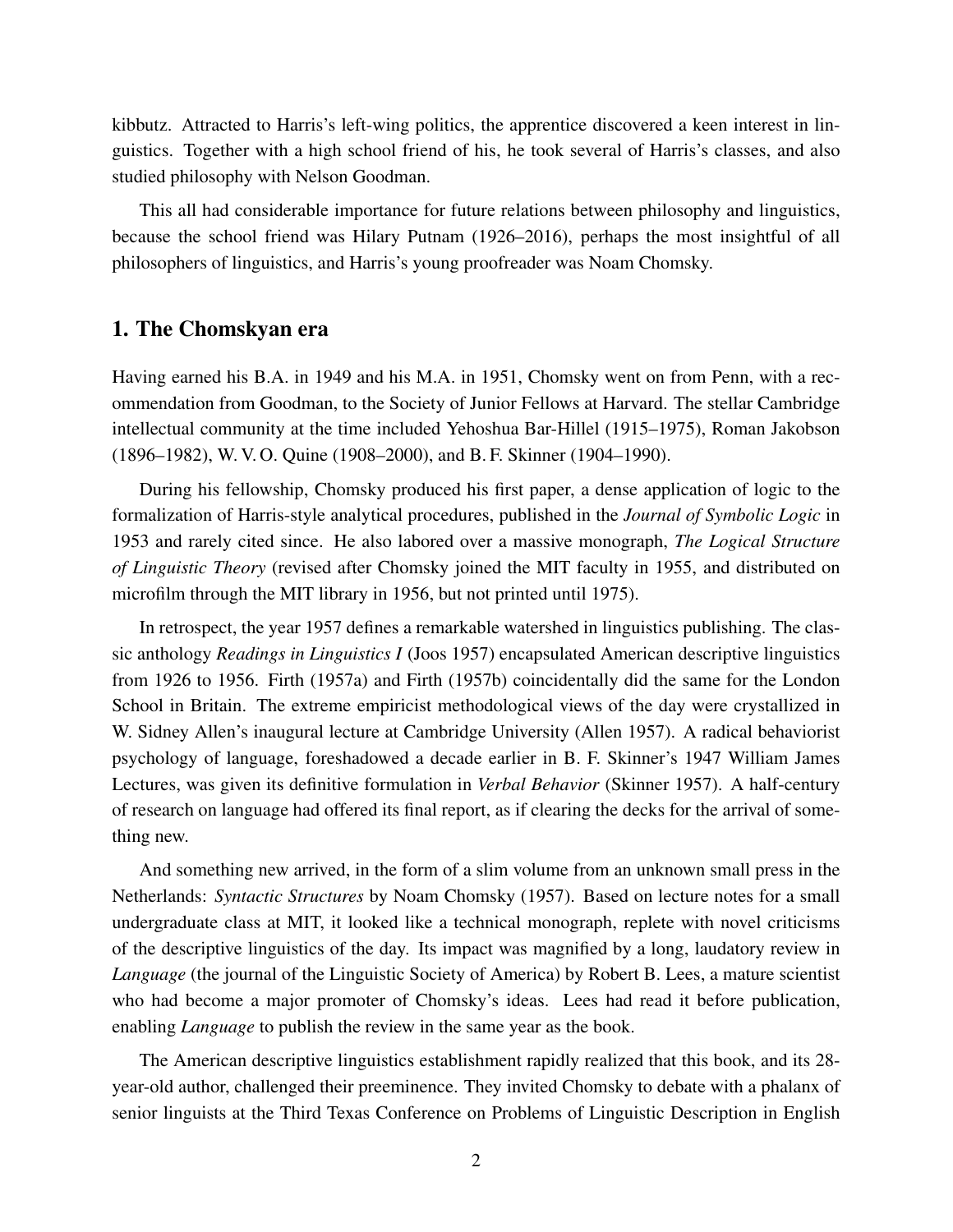in 1958, perhaps thinking he could be exposed or defeated. The resulting intense discussion was published in Hill 1962.

Meanwhile Chomsky was copublishing with the distinguished psychologist George Miller on finite state machines in a cybernetics journal (Chomsky and Miller 1958); preparing lectures on "linguistics, logic, psychology, and computers" for an artificial intelligence summer school for engineers in Michigan (Chomsky 1958); working on a major paper on the mathematics of grammars (Chomsky 1959a); and writing his devastating review of Skinner's *Verbal Behavior*, to appear the following year (Chomsky 1959b); Already his work touched linguistics, computer science, and psychology.

## 2. Philosophers weigh in

Philosophers soon became interested. The key philosophically relevant claims about language that Chomsky began to enunciate between 1957 and 1965, familiar to almost all philosophers today, included these (I summarize them very briefly):

- [1] American descriptive linguistics was moribund, having pursued mere taxonomy when theoretical insights were needed.
- [2] Flirtation with behaviorism had only underlined its inadequacy by linking it to a bankrupt psychological research program.
- [3] Adequate grammars for human languages must be **generative** systems, in the mathematical sense of 'generate', predicting the properties of indefinitely many novel utterances, not just classifying the parts of attested ones.
- [4] Being grammatical depends on being in compliance with the definition provided by the grammar, and is not reducible to anything like meaningfulness, nor to anything behavioral such as speaker disposition or probability of being uttered.
- [5] Generative grammars can be formally related to **automata**, and thus are crucially relevant to computer science.
- [6] Adequate generative grammars for human languages will need structure-modification rules called transformations.
- [7] The extreme complexity of human linguistic behavior suggests that grammars are psychologically real — physically inscribed in the brains of language users.
- [8] Ample evidence for such internalized grammars can be obtained by investigators simply reflecting on their own native competence (tacit linguistic knowledge).
- [9] Grammars defining the idealized speaker's competence must form the starting point for any study of the mechanisms of linguistic performance.
- [10] Psychology has to take seriously the idea that human minds store and manipulate complex mental representations.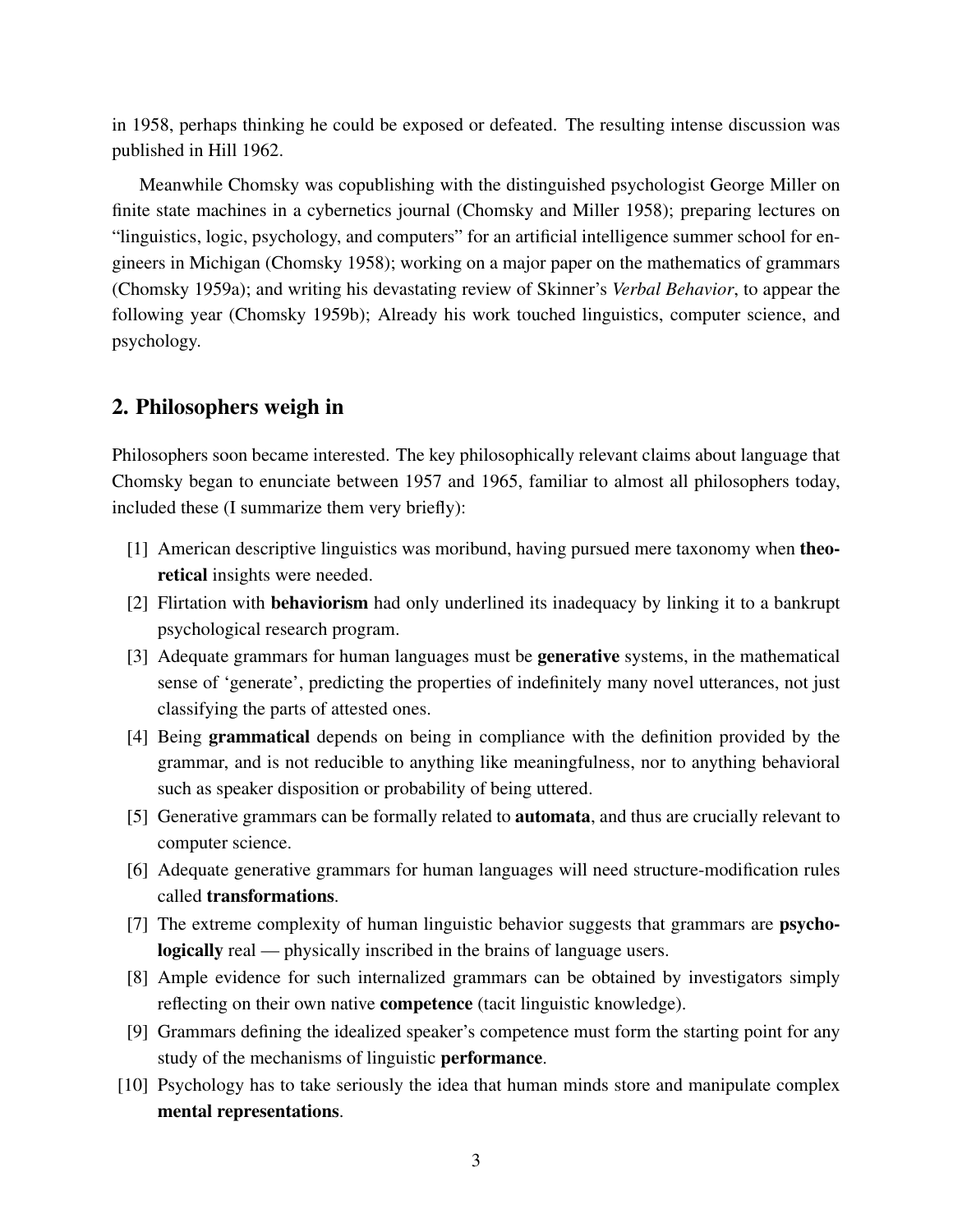- [11] The problem of how infants can accomplish language acquisition so easily demands explanation in terms of innate unlearned mental structure.
- [12] Hence 17th-century **rationalism** offers linguists better guidance than most of the 20th century's supposedly rigorous behavioral science.
- [13] The necessary innate mental infrastructure constitutes a framework of **universal grammar**, shared by all humanly possible languages.
- [14] Since only humans, and no other species, can acquire languages, this universal grammar must correspond to some kind of species-specific human genetic endowment.
- [15] It is implausible that language could have **evolved** from simpler forms of animal communication — indeed, it probably didn't.

These ideas did not, of course, emerge from nowhere; they had sources in earlier works. The idea in [3] that a linguistic description can be viewed as providing instructions for "generating" sentences had been advanced by both Hockett (1954) ("principles by which one can generate any number of utterances in the language," 1954, 390) and Harris (1954) ("A grammar may be viewed as a set of instructions which generates the sentences of a language," 1954, 260). The 'production systems' developed by Emil Post in his 1920 dissertation are in essence generative grammars. (Chomsky knew of Post's work from Rosenbloom 1950, cited in Chomsky 1975a.)

The distinction between formation rules and transformation rules (see [6]) seems to have been introduced into logic by Carnap. Transformations were first applied to human languages by Zellig Harris, for whom they simply defined mappings on the set of all sentence structures; Chomsky reconceived them as dynamic string-altering derivational procedures.

The idea that sentences have deep structures, defined by formation rules, from which surface structures are derived by transformations, emerged in Chomsky (1965), where the terms 'deep' and 'surface' are acknowledged (198–199, n. 12) to be echoing Wittgenstein's 'depth grammar' and 'surface grammar' ('Tiefengrammatik' and 'Oberflächengrammatik': Wittgenstein 1953) and Hockett's "deep and surface grammar" (1958, Ch. 29).

The most remarkable presaging of Chomsky's major ideas concerns the claim that the grammar of a language must reflect actual structure realized in the brain of a native speaker. It is found in Hockett (1948), a note responding to another linguist's hocus-pocus remark claiming that linguistic structure "does not exist until it is stated" (p. 279). Hockett argues that such antirealism is at the very least misleading, for the linguist's analysis must assign structure to utterances never so far attested. The analytical process 'parallels what goes on in the nervous system of a language learner, particularly, perhaps, that of a child learning his first language," corresponding to "a mass of varying synaptic potentials in the central nervous system" (p. 279).

This foreshadows several characteristic theses about language and the mind (e.g. [3] and [7] above), twenty years before Chomsky published *Language and Mind* (Chomsky 1968). It recog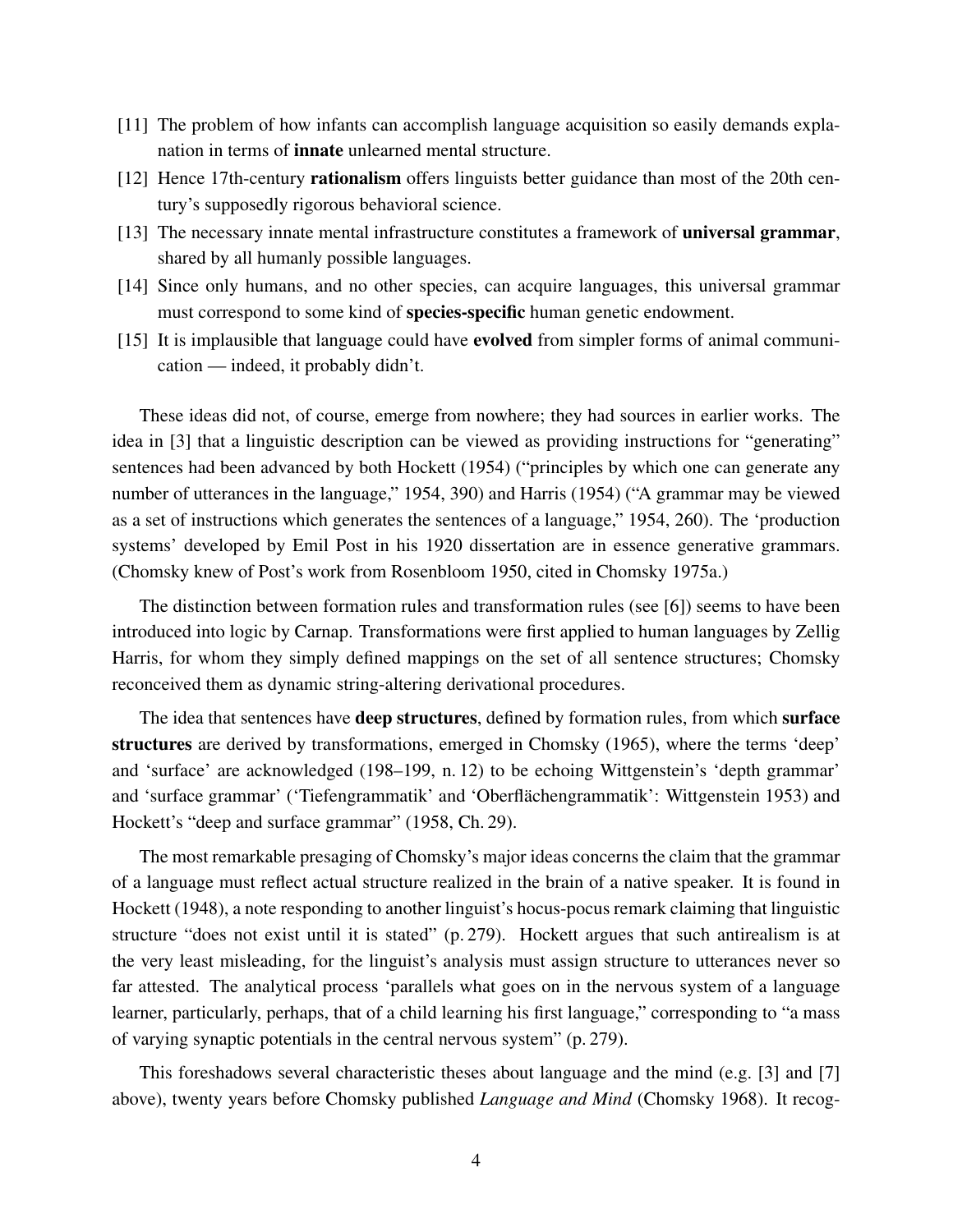nizes the "authority" that accrues to the speaker who has native competence in a language, realized in "the central nervous system," and distinguishes that from performance, with its "lapses" (see  $[8]-[9]$ ).

Earlier descriptive linguists had assumed that the subject matter was concretely attested utterance types as recorded in texts. So theses like [8]–[10] came as a shock: Chomsky advocated working not from texts, or records of the habitual practices of speakers, but from native speakers' intuitive understanding of what is (or is not) in their native language. During the discussion at the Third Texas Conference he asserted: "Intuition is just what I think I am describing. The empirical data that I want to explain are the native speaker's intuitions" (Hill (1962): 158). Archibald Hill, the convener of the conference, seemed completely unable to take this in, for after half an hour or more (nine pages of transcribed discussion) he returned to it (Hill (1962): 167):

HILL: If I took some of your statements literally, I would say that you are not studying language at all, but some form of psychology, the intuitions of native speakers.

CHOMSKY: That is studying language.

# 3. Mentalism and innatism

Seven years after the Texas conference Chomsky revealed the full extent of his reconception of linguistics as a study of mental processes and brain states (1965), following up with a monograph arguing that 17th-century French rationalism was closer to the truth about language than 20thcentury empiricist science (Chomsky 1966; see Behme 2014a for a recent extended critique). This hit the older generation of American linguists harder than any critique of their analytical procedures had, and raised many philosophical eyebrows.

Chomsky claimed that the subject matter for linguistic theory was the mental state of an adult "ideal speaker-listener, in a completely homogeneous speech-community, who knows its language perfectly and is unaffected by such grammatically irrelevant conditions as memory limitations, distractions, shifts of attention and interest, and errors (random or characteristic)" (1965: 3). Sociolinguists, dialectologists, psycholinguists, and field linguists recording texts would battle for decades against the implied exclusion from the core of linguistic science that they saw in this sentence.

Linguists and philosophers alike were shocked by the proposals in [10]–[14]: that language acquisition must be driven by biologically built-in universal grammatical principles, and that the "innate ideas" doctrine had been underrated. Ancient empiricism/rationalism battles were soon being reenacted in modern dress. At a 1965 Boston Colloquium on the Philosophy of Science (proceedings in *Synthese*, March 1967), Chomsky stated that "the conclusions regarding the nature of language-acquisition ... are fully in accord with the doctrine of innate ideas... and can be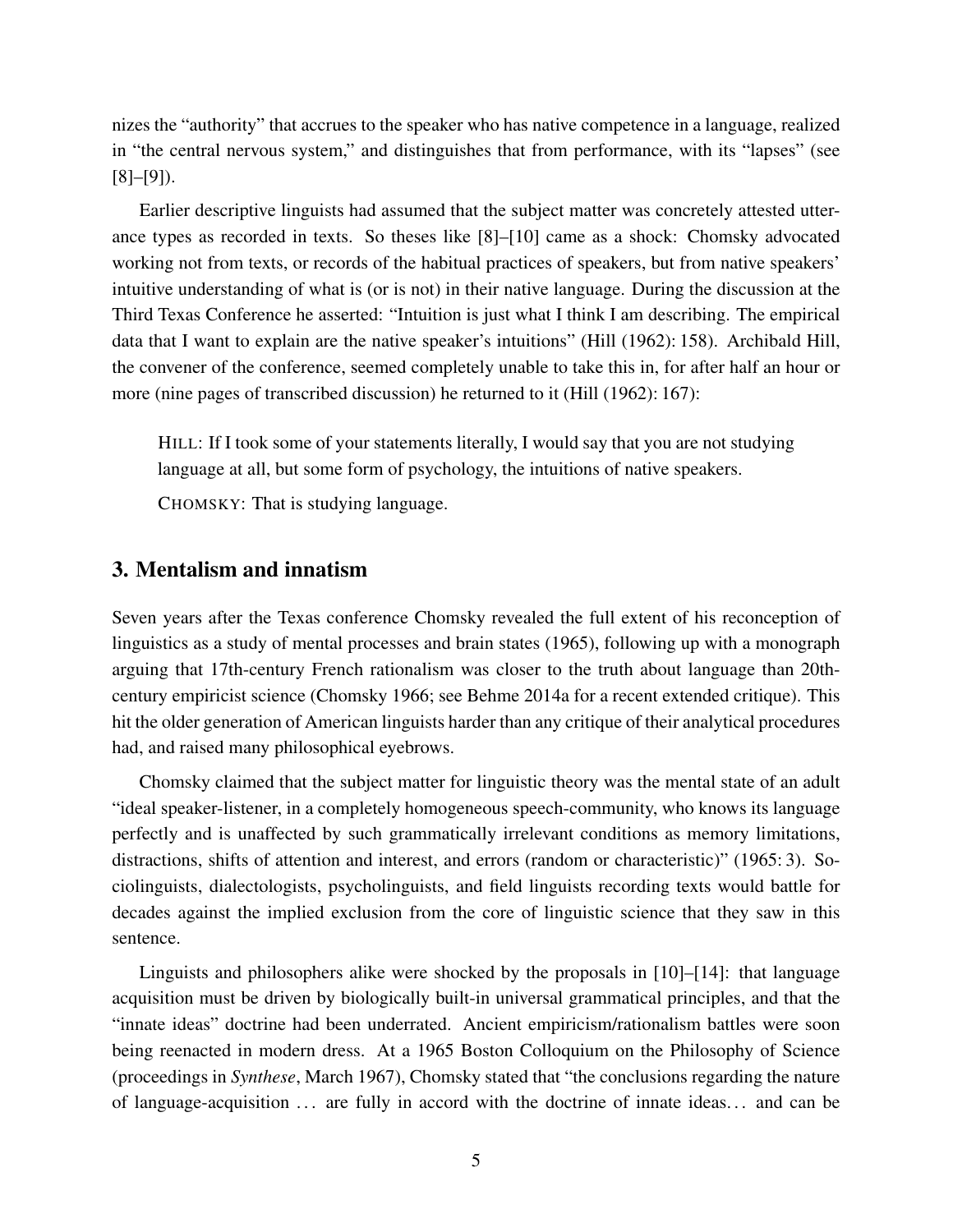regarded as providing a kind of substantiation and further development of this doctrine" (Chomsky 1967: 10), and was responded to by his old friend Putnam and his former philosophy professor Goodman.

Putnam (1967) concluded, in urgent italics: "*Let a complete 17th-century Oxford education be innate if you like. . . Invoking 'innateness' only postpones the problem of learning; it does not solve it*." And Goodman was outright contemptuous. He wrote up his remarks as a dialog with a supercilious interrogator calling the doctrine "intrinsically repugnant and incomprehensible. . . unsubstantiated conjectures that cry for explanation by implausible and untestable hypotheses that hypostasize ideas that are innate in the mind as non-ideas" (Goodman 1967: 27–28).

Chomsky responded point for point in several publications (Chomsky 1968, Chomsky (1969b), Chomsky 1969a), answering objections from other philosophers such as Quine and Harman as well. His 1969 Russell lectures (Chomsky 1971) addressed Quine's *Word and Object* (1960), a work combining philosophy of language with philosophy of descriptive linguistics. A summer conference at Stanford in 1969 spurred further philosophical discussion of linguistics and led Quine to comment directly on the methodology of generative linguistics (1972), questioning whether a speaker could ever be said to be following one set of internalized rules rather than another extensionally equivalent one (as opposed to just being in compliance with both), if the speaker was not conscious of what the rules said. Lengthy counterargument appeared in Chomsky (1975b).

Throughout the 1970s, in books and public lectures, Chomsky regularly responded to criticisms by prominent philosophers like Quine, Putnam, Goodman, Harman, and Searle. Lesser figures were ignored. Itkonen (1978), for example, argued that Chomsky's theorizing could not possibly be empirical, but was never answered or cited. Philosophy of linguistics was dominated by exegesis of Chomsky's writing and, for the privileged few whose work Chomsky addressed, answering his counterattacks.

### 4. Katzian Platonism

Jerrold Katz was a key philosophical ally of Chomsky's in the 1960s and 1970s, but he eventually came to the conclusion that Chomsky's views on semantics were all wrong (Katz 1980), and the following year he announced a complete break with the idea that linguistics dealt with the mind (1981). Linguists had twice misidentified the metaphysical status of their subject matter, Katz now claimed. Repurposing terminology from the *Encyclopedia of Philosophy* article on the medieval theories of 'universals' (i.e., properties), Katz posited an exhaustive tripartite classification of ontologies for linguistics: nominalism, conceptualism, and Platonism. Nominalist linguists claimed to be studying physical facts about utterance tokens. Conceptualism was the Chomskyan mentalist view, which Katz had once warmly advocated (1964). What Katz now urged was Platonism: the view that linguistics deals solely with abstract objects.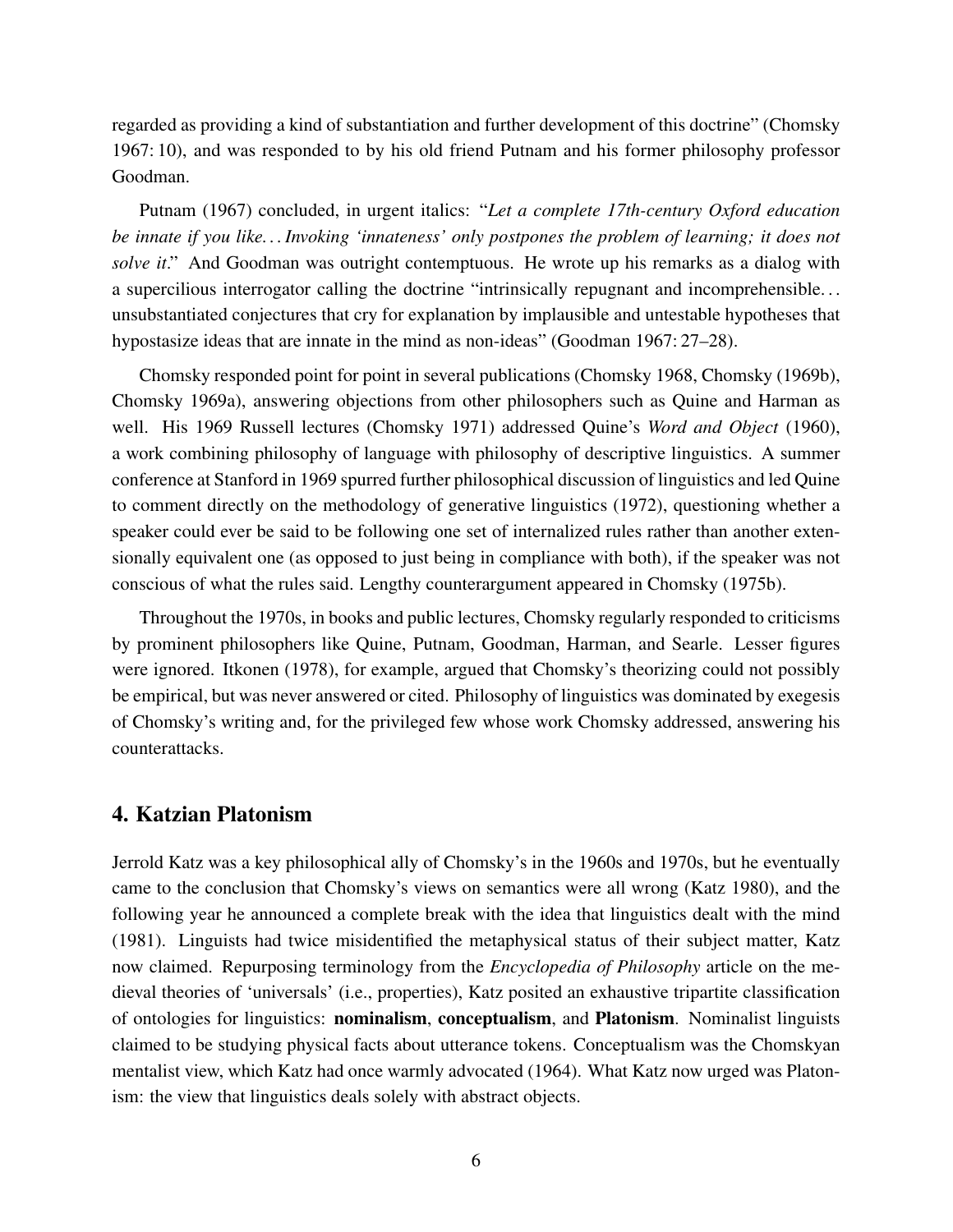Katz took 'nominalism' to be discredited by Chomsky's arguments (e.g. in Chomsky 1964) against pre-1950 phonemic analysis. These are actually thin grounds for dismissing the link between linguistics and speech. Chomsky's arguments against Harris-style phonemic analysis procedures were ingenious, but hardly suffice to crush the whole idea of linguistics addressing concrete phenomena. For example, Ruth Millikan's highly original subsequent work e.g. in 1984, on understanding linguistic behavior in terms of "reproductively established families" of utterance tokens, has a distinctly nominalistic flavor, but is hardly to be challenged by allegations of inelegant duplication in phonological rules.

Chomsky's 'conceptualism' was little better than nominalism, Katz believed: tied to human brains, it was incompatible with the existence of grammatical sentences that were too long or complex for a brain to store or apprehend, and with explaining how brain representations could make a sentence true in all possible worlds (Higginbotham 1991 and Soames 1991 respond on the latter point).

Platonism leaves no room for linguistics to be empirical. Katz simply bites the bullet on that, asserting (without reference to Itkonen 1978) that linguistics is a nonempirical a priori discipline like logic or mathematics. Issues like learnability and usability are for psychologists, not linguists, he claims. He posits just one key property distinguishing what he called "natural languages": he claims they are effable, meaning that every natural language has the resources to permit exact expression of absolutely any proposition. This claim is sorely in need of support. Consider Piraha. Spoken by a hunter-gatherer people who do no counting and build no permanent dwellings, this language has no terminology for numbers, money, colors, art, or architecture (Everett 2005). It what serious sense could one claim to be able to translate into Piraha the statement that before renting out the house we should get an estimate for repainting the dining room walls in turquoise between the dado rail and the crown molding?

The major challenge for Platonism is explaining how spatiotemporally located beings like us can come to know languages, or even be aware that they exist. Katz posits a special intuition permitting humans to discern the existence and properties of objects like triangles, numbers, and languages (Katz 1998).

Katz's classic a priori philosophy of science, laying down appropriate beliefs for linguists derived from first principles rather than drawing philosophical conclusions from examining how they actually work, insists on a unique metaphysics for linguistics. Ontological pluralism, as advocated by Stainton (2014), seems far more appropriate for the language sciences.

# 5. Kripkean skepticism

The year after Katz's book came a very different challenge to Chomskyan linguistics. Kripke (1982) discusses a paradox drawn from Wittgenstein's discussion of rule-following in *Philosophi-*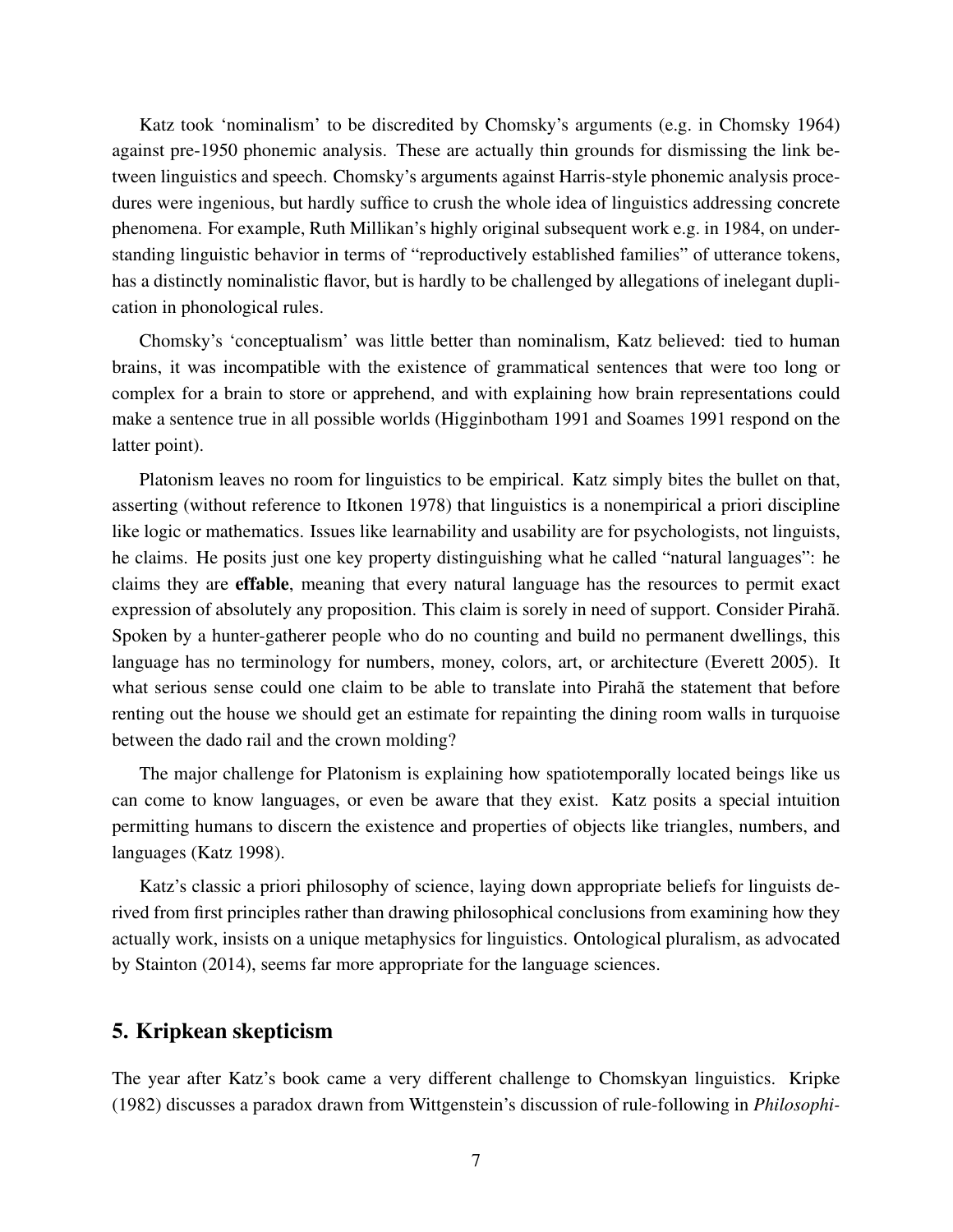*cal Investigations*. Wittgenstein had remarked that "no course of action could be determined by a rule, because every course of action can be made out to accord with the rule" (1953: §201, p. 81). In an interpretation that does not satisfy some Wittgensteinians, Kripke expounds a paradox which he illustrates with the meaning rule for the word 'plus'.

Consider someone who has often in the past added together numbers neither of which exceed some finite bound k, but denies ever having followed the rule that 'a plus b' is synonynous with  $a + b$ , claiming instead that it means  $a + b$  if a and b are less than k, but denotes 5 in the case of all higher numbers. Kripke's worry is that nothing about their prior use of 'plus', nor anything else about them, even full knowledge of the workings of their mind, can refute this absurd claim.

And that worry holds for a simple explicitly formulated meaning rule. The difficulties "are compounded if, as in linguistics, the rules are thought of as tacit, to be inferred by the scientist and *inferred* as an *explanation* of behavior" (1982: 31, n. 22).

Kripke adds: "The matter deserves an extended discussion elsewhere" (1982, pp. 30–31, n. 22). The beginnings of such extended discussion emerged in Chomsky (1986), Wright (1989), Scholz (1990), and Katz (1990), but the rule-following literature is now vast, too large for even a brief review here. Regrettably, it seldom digs deep into matters of syntax, but instead sticks to very simple examples of "going on in the same way" with some sequence or practice like addition.

One philosopher who did firmly connect the problem to Chomskyan linguistics is Crispin Wright. He called Chomsky's response to the Kripke/Wittgenstein argument "unsatisfying," describing Chomsky as having "conspicuously declined to take up the invitation, preferring a frontal attack on the Sceptical Argument" (1989: 235, referring to Chomsky 1986: 223–243). Wright sees Chomsky's attack as failing in the same way as the "dispositional" response—the idea that following a rule is a matter of being disposed to behave in accordance with it (see Kripke 1982: 24–32). First, it ignores the normativity of linguistic rules: grammars define what's correct, not events in brains or dispositions to behave. And second, Chomsky's view threatens "to make a total mystery of the phenomenon of non-inferential, first-person knowledge of past and present meanings, rules and intentions" (Wright 1989: 236).

#### 6. The poverty of the stimulus

Linguists themselves have shown little interest in Katz's ontological challenge or Kripke's rulefollowing paradox. The philosophical issues they find most compelling are those about how linguistic and psychological phenomena are related: the psychological reality of grammars, the status of universals of grammar, and the problem of language acquisition.

On acquisition, Chomsky made a casual aside about "a variant of a classical argument in the theory of knowledge, what we might call 'the argument from poverty of the stimulus' " (1980: 34), thus introducing the phrase "poverty of the stimulus," which became enormously popular among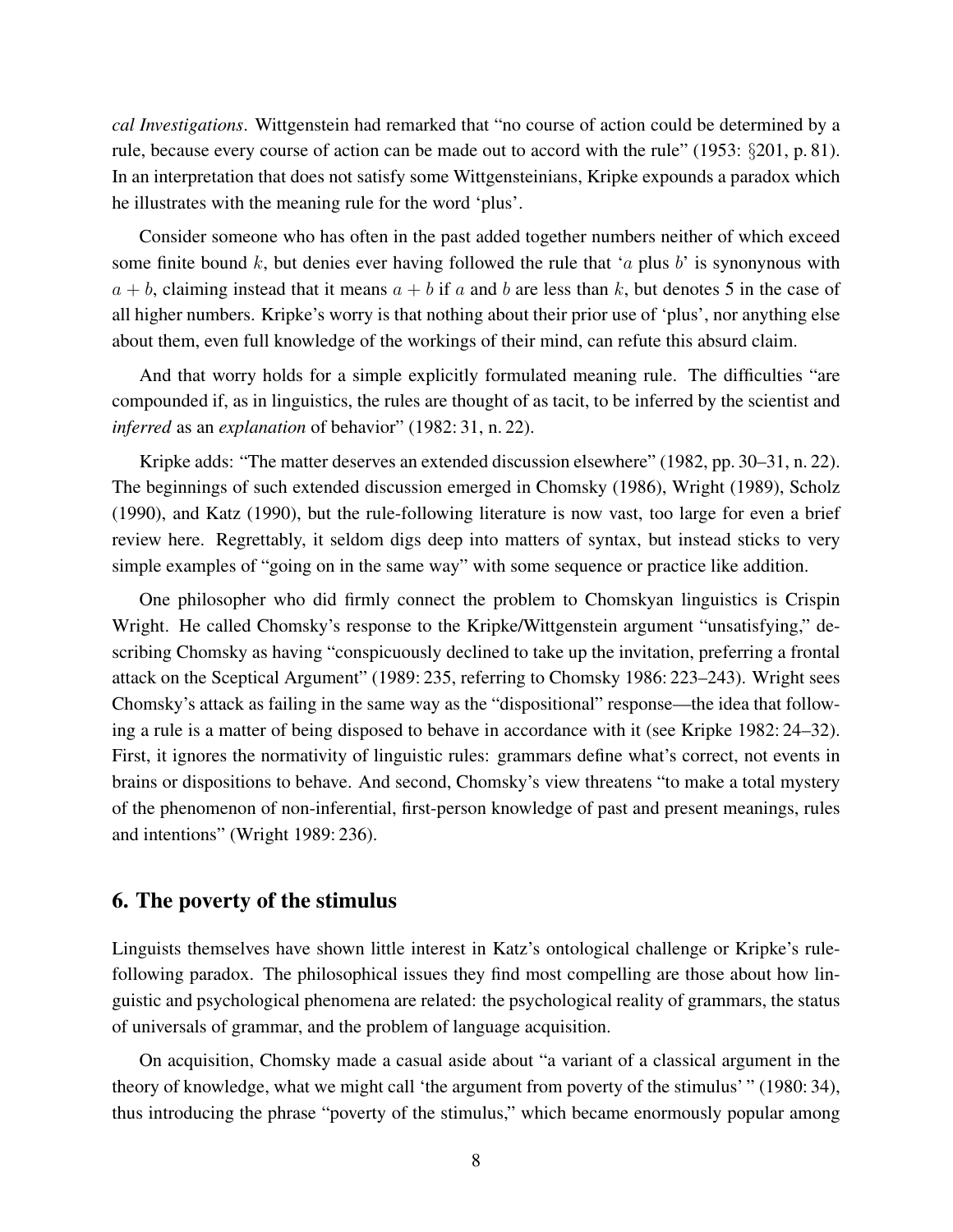linguistic nativists, along with other slogans, including "the logical problem of language acquisition" (Baker and McCarthy 1981), and "Plato's problem" (Chomsky 1986).

The literature on arguments for linguistic nativism (see Scholz and Pullum 2006 for a survey) is rife with confusions. Some cite the underdetermination of theory by evidence as relevant, but Hume's insight that a finite corpus of data never determines a unique nontrivial theory implies only that the child's input data cannot logically force the assumption of a unique grammar, and nobody ever doubted that. The "poverty of the stimulus" — the claim that the infant's linguistic environment is informationally too thin to support grammar learning that occurs — is an entirely different matter, raising potentially empirical and quantitative questions.

The mathematical theorems of Gold (1967) are also sometimes thought to offer a pro-nativist argument (see e.g. Matthews 1984), but they have nothing to do with either underdetermination or stimulus poverty. Gold assumes no informational poverty at all: his "identification in the limit from text" paradigm assumes an input consisting of an infinite sequence of grammatical sentences in which every grammatical sentence eventually occurs. Since successful algorithms exist for some infinite classes of languages but not for others, Gold's idealizations do not uniformly imply that utterance-presentation environments are always too meager to permit language identification. His results shed light on the preconditions for text-based algorithmic grammar-guessing, but have no serious relevance to practical language acquisition.

Controversy about innate grammatical ideas has not ebbed. Fiona Cowie's critique of linguistic nativism (1999) elicited a polemical assault by Jerry Fodor taking up nearly 50 pages of *Mind* (Fodor, 2001) and over 50 pages of debate in the pages of *Mind and Language* (vol. 16 [2002], 193245) in which each side charged the other with acting like creationists.

### 7. Intuitions and the science of language

Nor have other areas of the philosophy of linguistics mellowed. Devitt (2006) made an important and novel contribution to the debate about linguistics and psychology, proposing that linguists' descriptions and theories of linguistic phenomena are not about the psychological abilities and mechanisms underlying the abilities of speakers, nor are the rules defining well-formedness of sentences to be equated with routines used by a language user in processing or constructing an utterance. Processing and constructing sentences can (and must) respect grammaticality-defining rules, but not subsume them.

Devitt rejects the allegedly Cartesian view that we can discern our mental processes and content by peering into our own minds. Our ability to use a language does not give us information about its workings through the medium of intuitions, he believes; instead utterances in our language trigger certain "immediate and fairly unreflective empirical central processor responses" in us. These are not opinions or judgments, and not always easily reportable — and "not the main evidence for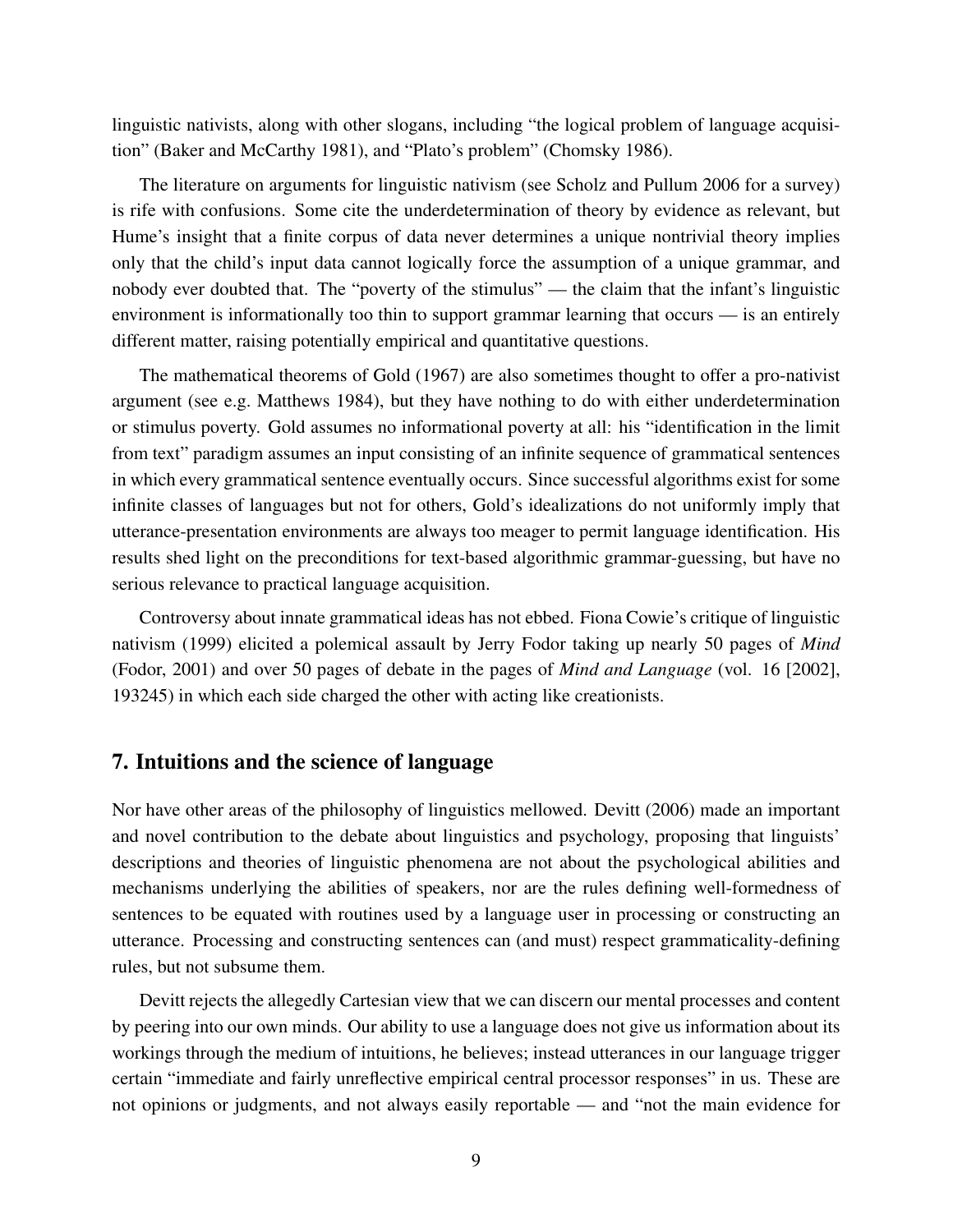#### grammars" (2006: 276).

Devitt's book was criticized (often harshly) by more philosophers than can be discussed here (Louise Antony, John Collins, Gareth Fitzgerald, Guy Longworth, Peter Ludlow, Nenad Miščević, Paul Pietroski, Peter Slezak, Barry Smith, and others). Devitt responded energetically in various forums (one is the *Croatian Journal of Philosophy*, which has become an important publication outlet for philosophy of linguistics).

Devitt believes what was once a truism from the dictionary: that linguistics is the scientific study of language. His critics do not. Antony (2008: 656) says that "Devitt has yet to show that a science of Language is viable — or desirable." She takes linguistics to be, as Chomsky claims (*pace* the title of Chomsky 2012), a study of mental processes and brain states. The view that such studies belong in the psychology department is now controversial.

But so is almost everything in philosophy of linguistics today. Intense debate continues about the reliability of intuitions, the mental reality of grammars, the innateness of human language acquisition abilities, and so on. Philosophical commentary on Chomsky's thinking has filled numerous edited volumes (Harman 1974, George 1989, Otero 1994, Antony and Hornstein 2003, McGilvray 2005, etc.), and enthusiasm has not been diminished by recent developments like the strangely inexplicit "Minimalist Program" or Chomsky's eccentric saltationist speculations on the phylogenetic emergence of language (see Chomsky 2012 on both topics, and Behme 2014b for a ruthlessly critical review). The issues Chomsky raises still almost entirely dominate the philosophy of linguistics.

Regrettably, this keeps philosophical discussion focusing on linguistic and psycholinguistic approaches that are now a half-century old. For example, while attention continues to be lavished on questions about how creatures like us came to have brains perfectly adapted to learning languages, few philosophers (or linguists) consider the possibility that the right question is how natural languages adapt themselves so well to being learned by creatures like us (Kirby 2001).

# References

- Allen, William Sidney. 1957. On the linguistic study of languages. Inaugural lecture delivered March 8th. Published in P. D. Strevens, ed., *Five Inaugural Lectures*, Oxford University Press, 1966.
- Antony, Louise. 2008. Meta-linguistics: Methodology and ontology in Devitt's *Ignorance of Language*. *Australasian Journal of Philosophy* 86(4):643–656.
- Antony, Louise M. and Norbert Hornstein, eds. 2003. *Chomsky and His Critics*. Oxford, UK: Blackwell.
- Baker, C. L. and John McCarthy, eds. 1981. *The Logical Problem of Language Acquisition*. Cambridge, MA: MIT Press.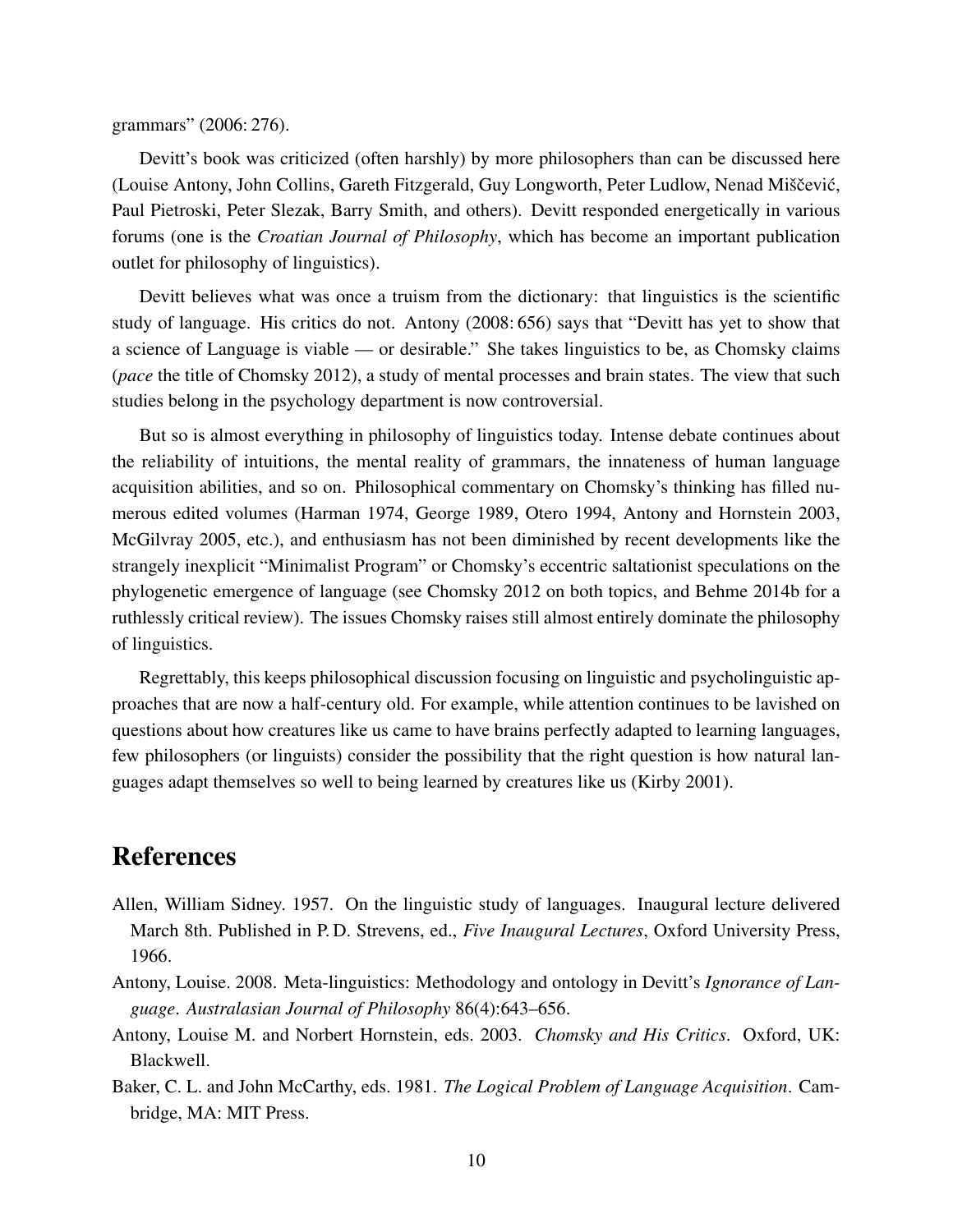Behme, Christina. 2014a. *Evaluating Cartesian Linguistics: From Historical Antededents to Computational Modeling*. Frankfurt: Peter Lang.

Behme, Christina. 2014b. A 'Galilean' science of language. *Journal of Linguistics* 50(3):671–704. Bloomfield, Leonard. 1933. *Language*. New York, NY: Henry Holt.

- Boas, Franz. 1911. Introduction. In Franz Boas, ed., *Handbook of American Indian Languages, Part I*. Washington, DC: U.S. Government Printing Office.
- Chomsky, Noam. 1953. Systems of syntactic analysis. *Journal of Symbolic Logic* 18:242–256.
- Chomsky, Noam. 1957. *Syntactic Structures*. The Hague: Mouton.
- Chomsky, Noam. 1958. Linguistics, logic, psychology, and computers. In John Weber Carr, ed., *Computer Programming and Artificial Intelligence, An Intensive Course for Practicing Scientists and Engineers: Lectures Given at the University of Michigan, Summer 1958*, 429–456. Ann Arbor: University of Michigan College of Engineering.
- Chomsky, Noam. 1959a. On certain formal properties of grammars. *Information and Control* 1:91–112.
- Chomsky, Noam. 1959b. Review of B. F. Skinner, *Verbal Behavior*. *Language* 35:26–58.
- Chomsky, Noam. 1964. *Current Issues in Linguistic Theory*. The Hague: Mouton.
- Chomsky, Noam. 1965. *Aspects of the Theory of Syntax*. Cambridge, MA: MIT Press.
- Chomsky, Noam. 1966. *Cartesian Linguistics: A Chapter in the History of Rationalist Thought*. New York, NY: Harper & Row.
- Chomsky, Noam. 1967. Recent contributions to the theory of innate ideas. *Synthese* 17(1):2–11.
- Chomsky, Noam. 1968. *Language and Mind*. New York: Harper and Row.
- Chomsky, Noam. 1969a. Linguistics and philosophy. In Sidney Hook, ed., *Language and Philosophy: A Symposium*, 51–94. New York: New York University Press.
- Chomsky, Noam. 1969b. Some empirical assumptions in modern philosophy of language. In Sidney Morgenbesser, Patrick Suppes, and Morton Gabriel White, eds., *Philosophy, Science and Method: Essays in Honor of Ernest Nagel*, 260–285. New York: St. Martin's Press.
- Chomsky, Noam. 1971. *Problems of Knowledge and Freedom*. New York: Pantheon.
- Chomsky, Noam. 1975a. *The Logical Structure of Linguistic Theory*. New York, NY: Plenum. (Written in 1955–1956.).
- Chomsky, Noam. 1975b. *Reflections on Language*. New York, NY: Pantheon.
- Chomsky, Noam. 1980. *Rules and Representations*. New York, NY: Columbia University Press.
- Chomsky, Noam. 1986. *Knowledge of Language: Its Nature, Origin and Use*. Westport, CT: Praeger.
- Chomsky, Noam. 2012. *The Science of Language: Interviews with James McGilvray*. Cambridge: Cambridge University Press.
- Chomsky, Noam and George A. Miller. 1958. Finite state languages. *Information and Control* 1(2):91–112.
- Cowie, Fiona. 1999. *What's Within? Nativism Reconsidered*. New York: Oxford University Press.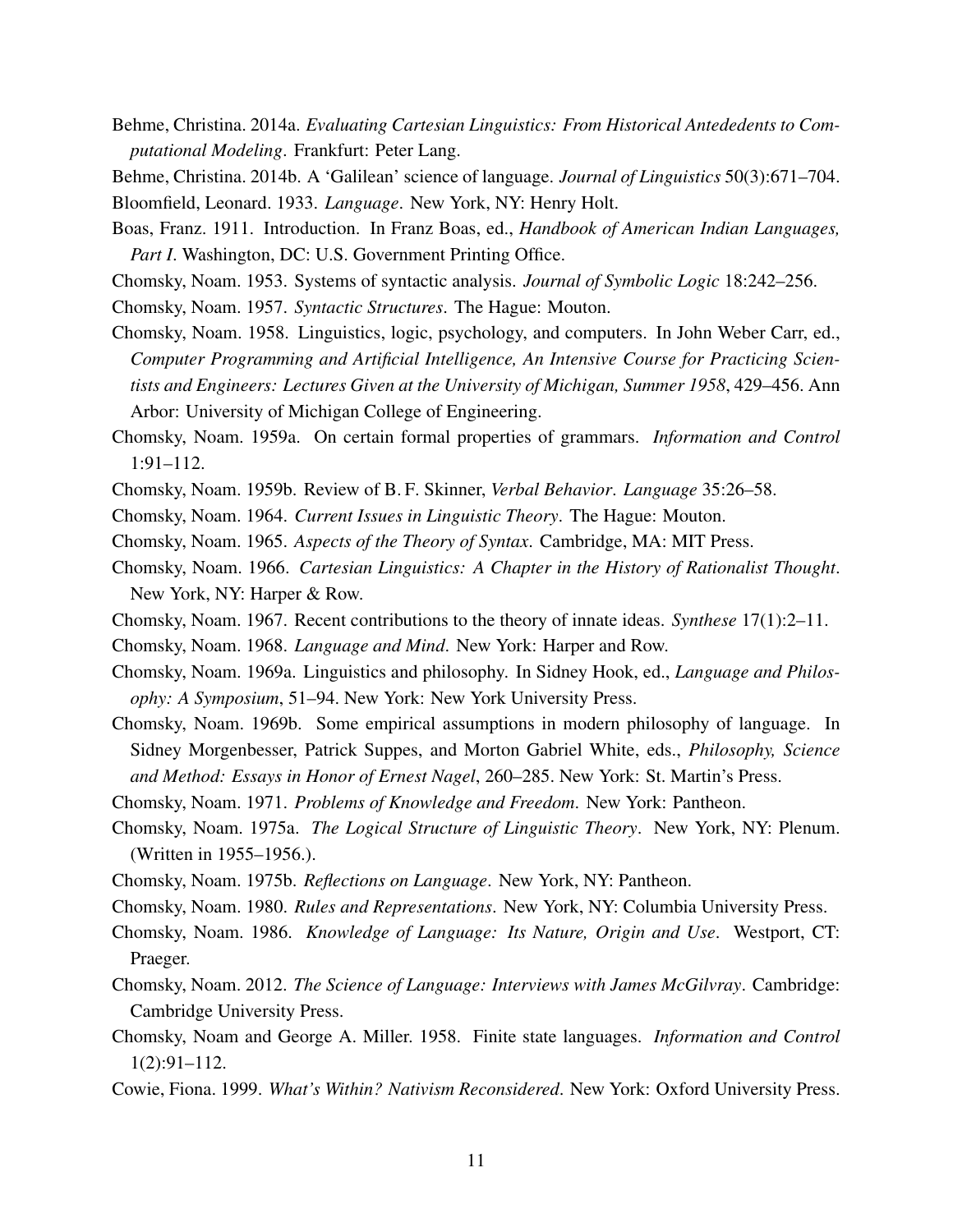Devitt, Michael. 2006. *Ignorance of Language*. Oxford: Oxford University Press.

- Everett, Daniel. 2005. Cultural constraints on grammar and cognition in Piraha.˜ *Current Anthropology* 46(4):621–646.
- Firth, John Rupert. 1957a. *Papers in Linguistics 1934–1951*. Oxford: Oxford University Press.
- Firth, John Rupert. 1957b. *Studies in Linguistic Analysis*. Oxford: Philological Society.
- Fodor, Jerry. 2001. Doing without what's within: Fiona Cowie's critique of nativism. *Mind* 110(437):99–148.
- George, Alexander, ed. 1989. *Reflections on Chomsky*. Oxford: Basil Blackwell.
- Gold, E. Mark. 1967. Language identification in the limit. *Information and Control* 10:447–474.
- Goodman, Nelson. 1967. The epistemological argument. *Synthese* 17(1):23–28.
- Harman, Gilbert, ed. 1974. *On Noam Chomsky: Critical Essays*. Garden City, NY: Anchor.
- Harris, Zellig S. 1951. *Methods in Structural Linguistics*. Chicago, IL: University of Chicago Press. (Republished 1960 as *Structural Linguistics*).
- Harris, Zellig S. 1954. Transfer grammar. *International Journal of American Linguistics* 20:259– 70.
- Higginbotham, James. 1991. Remarks on the metaphysics of linguistics. *Linguistics and Philosophy* 14(5):555–566.
- Hill, Archibald A. 1962. *Third Texas Conference on Problems of Linguistic Analysis in English*. Austin, TX: University of Texas.
- Hockett, Charles F. 1948. A note on 'structure'. *International Journal of American Linguistics* 14:269–271. (Page references to reprinting in Joos 1957, 279–280).
- Hockett, Charles F. 1954. Two models of grammatical description. *Word* 10:210–231. (Page references to reprinting in Joos 1957, 386–399).
- Hockett, Charles F. 1958. *A Course in Modern Linguistics*. New York: Macmillan.
- Householder, Fred. 1952. Review of Zellig Harris, *Methods in Structural Linguistics*. *International Journal of American Linguistics* 18(4):260–268.
- Itkonen, Esa. 1978. *Grammatical Theory and Metascience: A Critical Investigation into the Methodological and Philosophical Foundations of 'Autonomous' Linguistics*. Berlin: Walter de Gruyter.
- Joos, Martin, ed. 1957. *Readings in Linguistics I: The Development of Descriptive Linguistics in America 1925–56*. Washington DC: American Council of Learned Societies. Reprinted 1966 and subsequently by University of Chicago Press.
- Katz, Jerrold J. 1964. Mentalism in linguistics. *Language* 40:124–137.

Katz, Jerrold J. 1980. Chomsky on meaning. *Language* 56(1):1–41.

- Katz, Jerrold J. 1981. *Language and Other Abstract Objects*. Totowa, NJ: Rowman and Littlefield.
- Katz, Jerrold J. 1990. *The Metaphysics of Meaning*. Cambridge, MA: MIT Press.
- Katz, Jerrold J. 1998. *Realistic Rationalism*. Cambridge, MA: MIT Press.
- Kirby, Simon. 2001. Spontaneous evolution of linguistic structure: An iterated learning model of